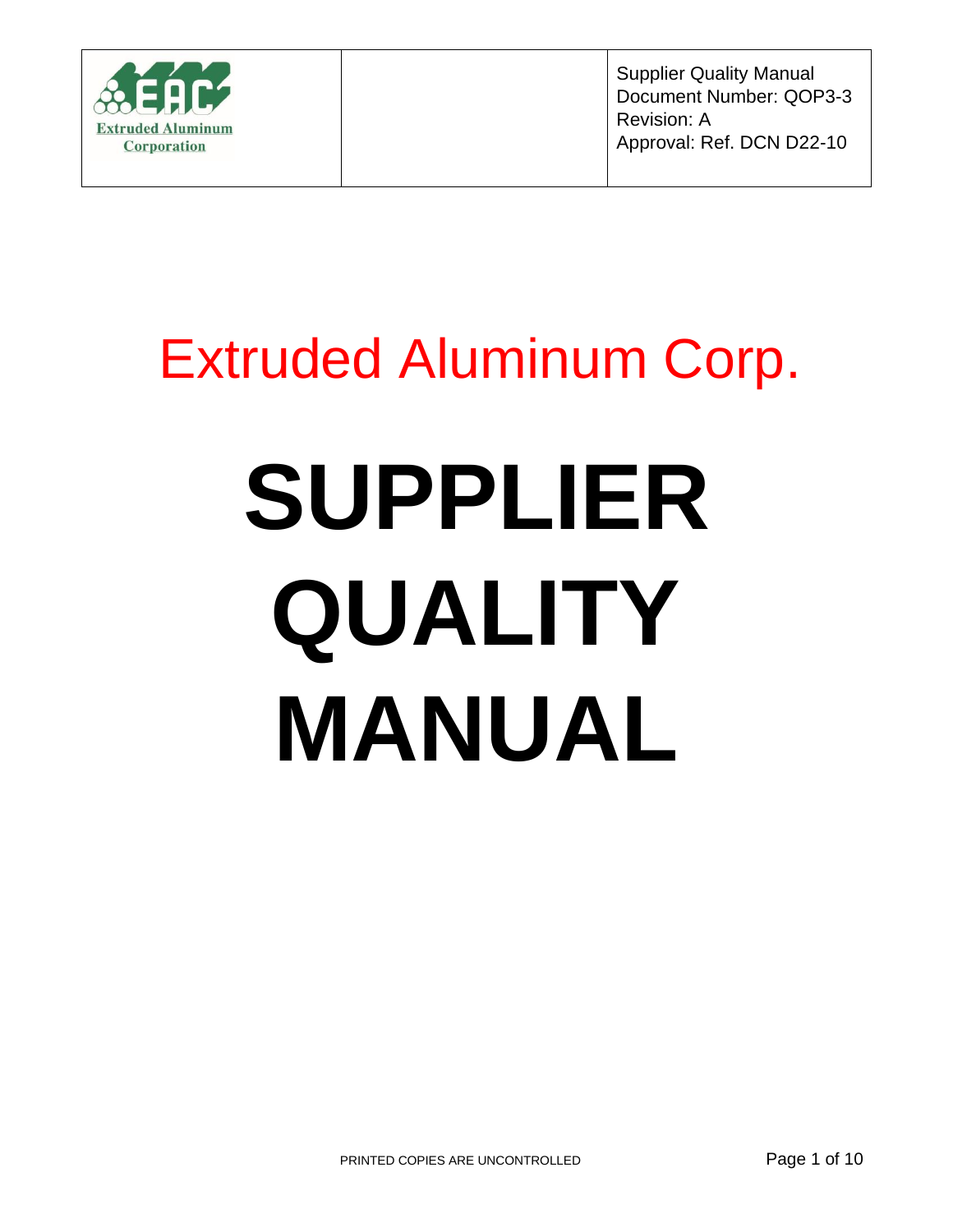

#### **Receipt and acknowledgement:**

Dear Supplier:

Please sign below (from authorized personnel Quality or Plant Manager) to demonstrate that you have received this Supplier Quality Manual and submit a copy of this page to Justin Beery, EAC Supply Chain Manager.

\_\_\_\_\_\_\_\_\_\_\_\_\_\_\_\_\_\_\_\_\_\_\_\_\_\_\_\_\_\_\_\_\_\_\_ \_\_\_\_\_\_\_\_\_\_\_\_\_\_\_\_\_

Sign-off Date Date Date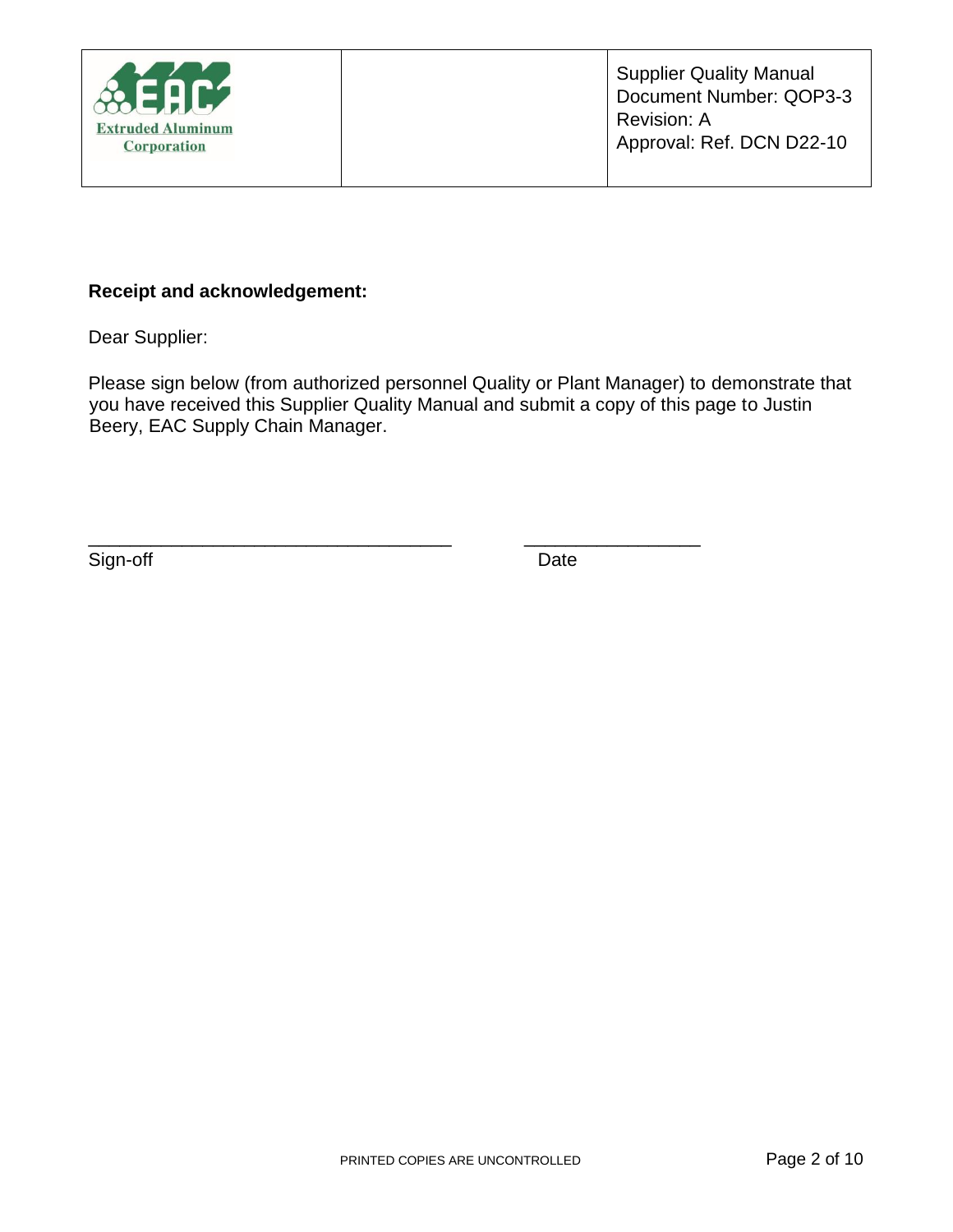

#### **Purpose**

Extruded Aluminum Corp. (EAC) recognizes the important role that our suppliers have in the value we provide to our customers, and we view them as an extension of our own operations. This Supplier Quality Manual (SQM) was developed to communicate the core requirements associated with all products and services provided to EAC by our suppliers.

# **Supplier Approval**

To ensure consistency and effectiveness, EAC employs a structured process for the review and approval of Suppliers. This process involves the evaluation of:

- EAC's Supplier Quality System Survey completed by the Supplier.
- Supplier's quality system current certification to an internationally recognized quality standard such as ISO 9001 is preferred.
- Supplier's compliance to national and/or international standards and regulations for health, safety, and environmental impact relative to its business, as applicable.
- Site visits by EAC or a contracted third party as required.

Since product specifications and quality assurance requirements are not always defined while product is being developed, there may be unique assessment requirements for potential suppliers of prototype and test parts. EAC's Supply Chain Manager may give temporary approval status to a supplier to produce parts for research and development work.

Disqualification: Poor performance may lead to a review and implementation of an improvement plan. A supplier may be disqualified from EAC's Approved Vendor List (AVL) if improvement targets are not met.

#### **General Requirements**

EAC suppliers are responsible for compliance to all engineering drawings, specifications, Terms and Conditions, and other requirements as may be specified on a Master Supply Agreement and/or purchase order. In the event of any conflict between this document and other agreements (i.e., Terms and Conditions, Master Supply Agreement, Purchase Order, etc…) the document with the more stringent requirements will apply.

All EAC documents, drawings, and specifications apply to the Supplier when specified or referenced in the purchase order and must be used at all levels by the Supplier and flowed down to sub-tier suppliers.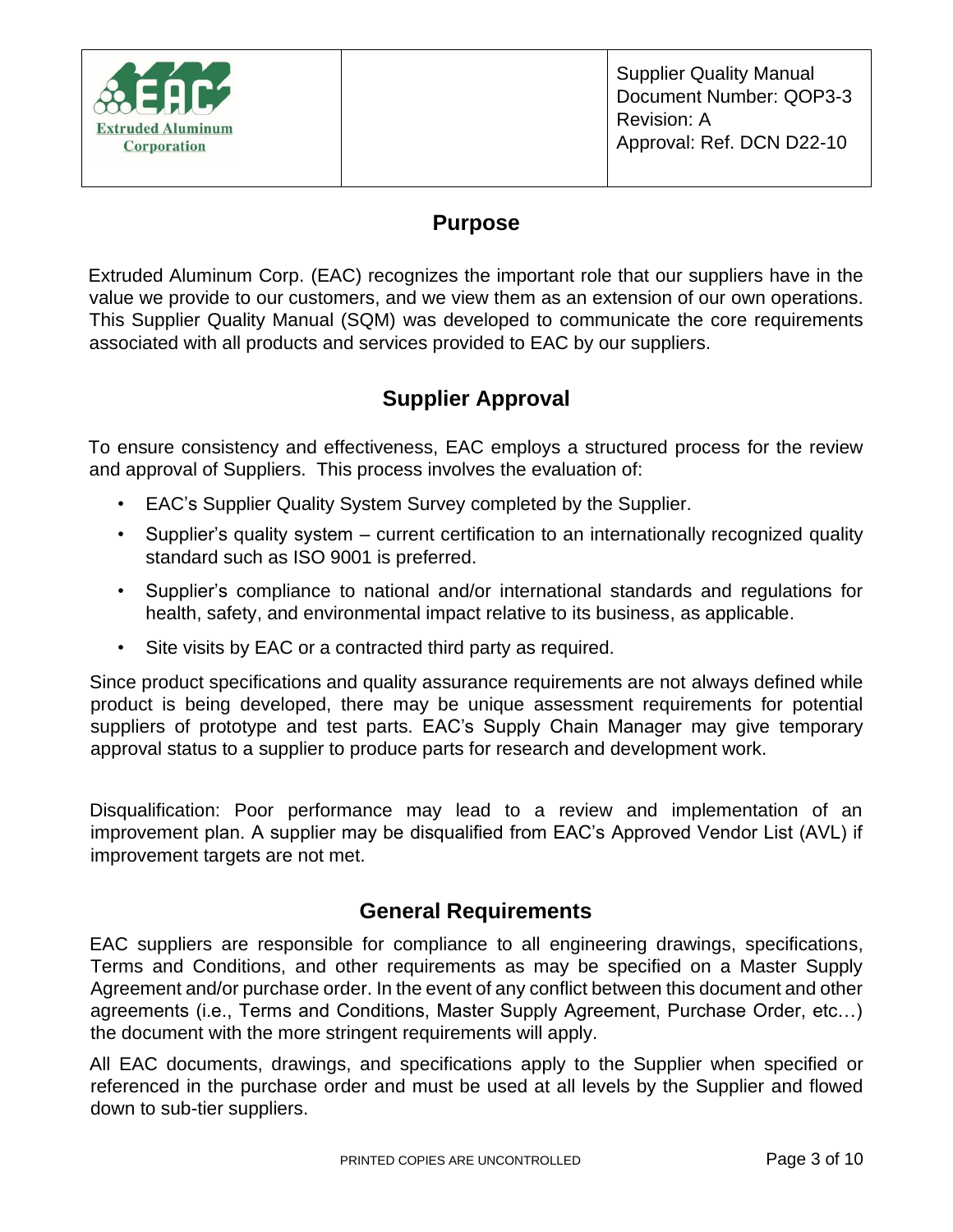| $\frac{1}{20}$ EAC<br><b>Extruded Aluminum</b><br><b>Corporation</b> | <b>Supplier Quality Manual</b><br>Document Number: QOP3-3<br>Revision: A<br>Approval: Ref. DCN D22-10 |
|----------------------------------------------------------------------|-------------------------------------------------------------------------------------------------------|
|----------------------------------------------------------------------|-------------------------------------------------------------------------------------------------------|

EAC suppliers are responsible for meeting all requirements, including work performed by the Supplier's sub-tier suppliers.

Suppliers should inform EAC of any anticipated delay in the delivery schedule and offer a recovery plan for review and approval.

EAC has developed a Supplier Portal to support the documentation of supplier activities within our system. Suppliers may be required to use this portal at EAC's discretion.

Suppliers are required to provide current proof of insurance with Extruded Aluminum Corporation listed as an additional insured.

# **Production Part Approval Process (PPAP)**

Occasionally, EAC may require a PPAP for new or revised parts prior to the shipment of production lots of material. EAC will do their best to inform the Supplier of a PPAP requirement at the time a quote is requested. Typical PPAP requirements include, but are not limited to:

- Part Submission Warrant (PSW)
- Process flow diagram
- PFMEA
- Control plan
- 6-pc. full dimensional inspection report with ballooned drawing
- Sample parts (qty. determined by EAC)
- Material test reports
- Capability Study Report
- Gauge R&R Study Report
- Functional test reports
- Any other requirements as specified by EAC

EAC will provide a signed PSW to Supplier as evidence of approval of the PPAP package. Such approval does not release Supplier from liability for failure to adhere to drawing and/or other order requirements, nor does it imply or ensure that rejections will not be made against future shipments.

In the event of a rejected PPAP submission, all relevant material shipped to EAC will be rejected and returned at the Supplier's expense.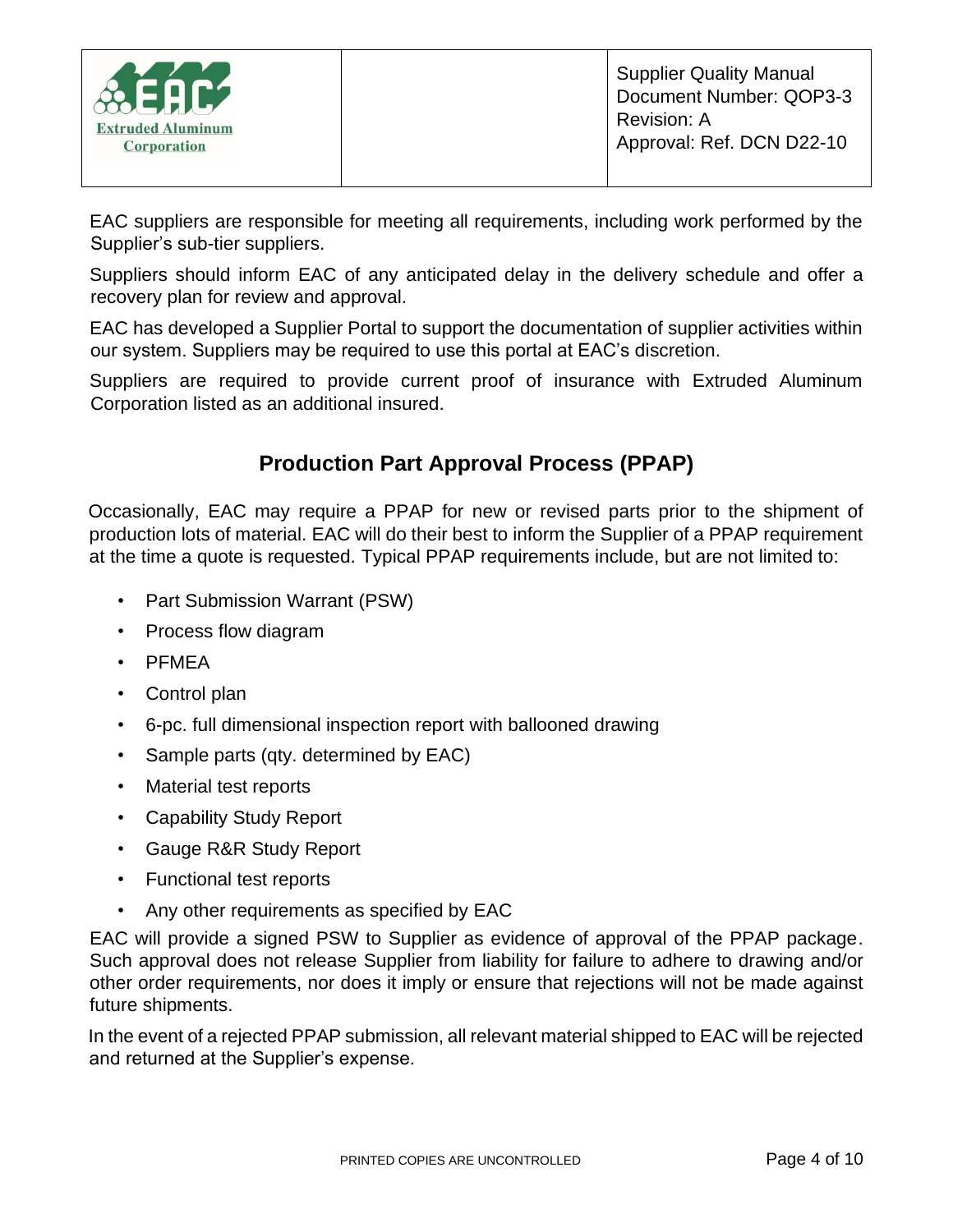

#### **Purchase Order Requirements**

Additional requirements, independent of part drawing(s), will be documented on EAC's Purchase Order to Supplier, as applicable.

# **Tooling and Fixtures**

There shall be no additional tooling charges above those at the beginning of the program, as applicable. Suppliers are responsible for tooling replacement costs and day-to-day routine maintenance.

Tooling, drawings, and documentation owned by EAC shall be permanently marked as the property of Extruded Aluminum Corporation, and may be used solely for EAC production, unless otherwise authorized in writing. Suppliers shall maintain all tooling and fixtures to the latest engineering revision. EAC reserves all rights of inspection or removal of all tooling and fixtures at any time, at no additional cost (excluding freight charges).

# **Packing Slip Requirements**

The packing slip must contain:

- PO number
- Supplier name
- Address
- Lot number
- Heat number
- Gross weight
- Net weight
- Quantity
- Number of containers
- Shipping date
- EAC's name and address
- Part number and revision

If there are more than one (1) heat/lot numbers in the Supplier's shipment, the Supplier's packing slip must indicate the different heat/lot numbers and their respective quantities.

#### **Right of Access**

Supplier shall provide EAC, EAC's customers, or a specified third party, right of access to the applicable areas of all facilities, including sub-tier suppliers' facilities, and to all applicable records related to product ordered by EAC.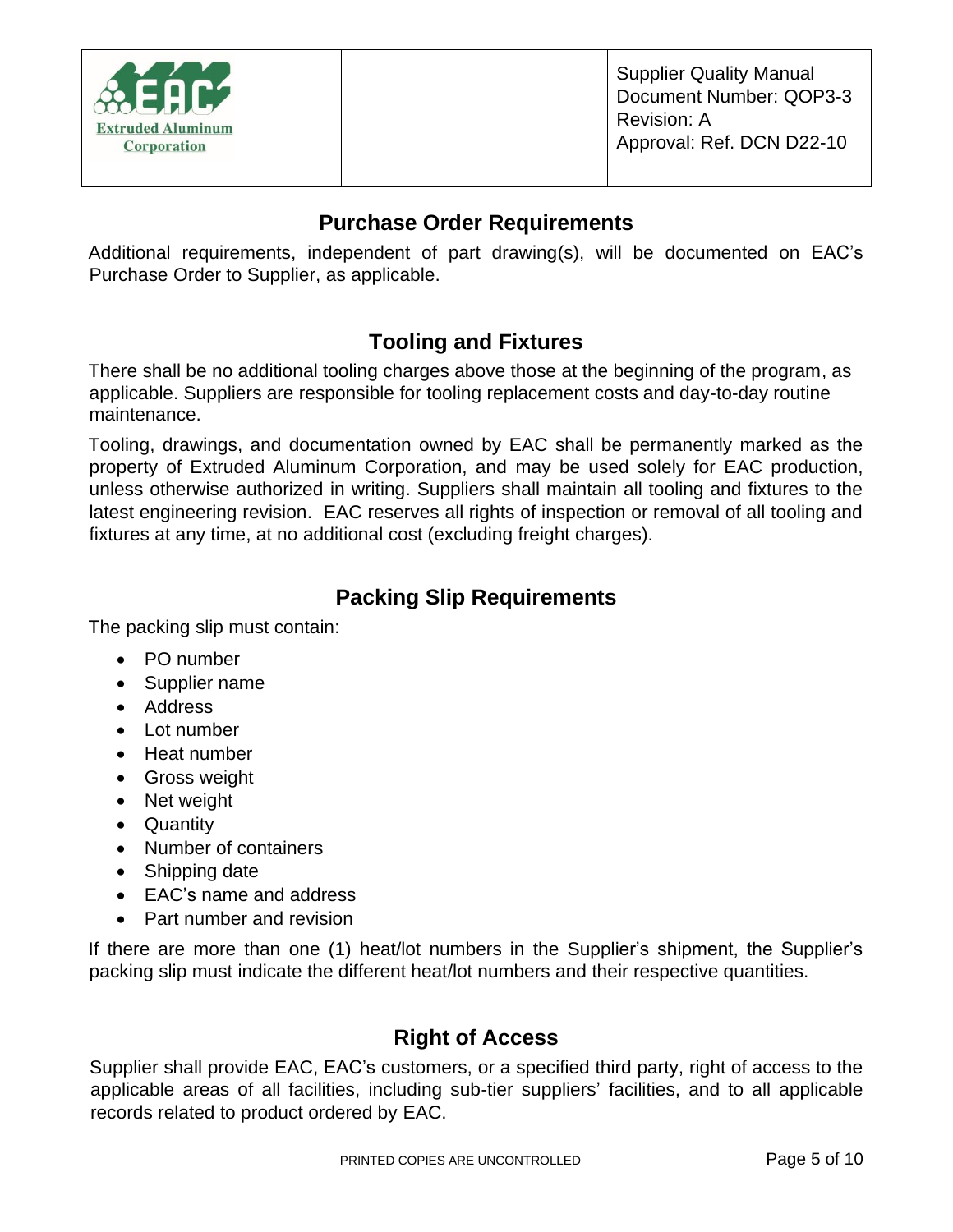Extruded Aluminum Corporation reserves the right to conduct an audit of the Supplier's Quality Management System (QMS).

# **Chemical and Mechanical Test Reports**

The Supplier furnishing components or assemblies to EAC shall maintain a complete file of results of all chemical and/or mechanical test reports (i.e., chemical analysis, tensile tests, impact tests, bend tests, fillets, etc.), metallurgical analysis, or any other reports necessary to substantiate that all material used in the manufacture of components or assemblies, whether purchased or manufactured by the Supplier, meet the drawing(s) or specifications. The Supplier must furnish copies of these reports with each shipment as applicable.

# **Painting and Finishing Requirements**

The Supplier furnishing materials, component parts, or assemblies that require protective coatings such as primers and enamels, must accomplish all cleaning and surface preparations as outlined on the drawing or the purchase order prior to the application of the finish coatings. The primer and/or enamel/polyurethane/epoxy applications must be accomplished using products that are procured in accordance with the applicable purchase order.

In certain instances, the purchase order may contain specific instructions regarding paint applications to facilitate subsequent operations.

#### **Certifications and Supporting Documentation**

When certificates of conformance, material certificates, or other functional certifications are required, the requirement(s) will be noted on the EAC Purchase Order to Supplier. Certificates shall include the following information, as applicable:

- Part Name
- Part Number
- **Revision Level**
- Purchase Order Number
- Lot Number
- **Heat Number**
- Drawing Number(s)
- Specification(s)
- **Test Results**
- Supplier Name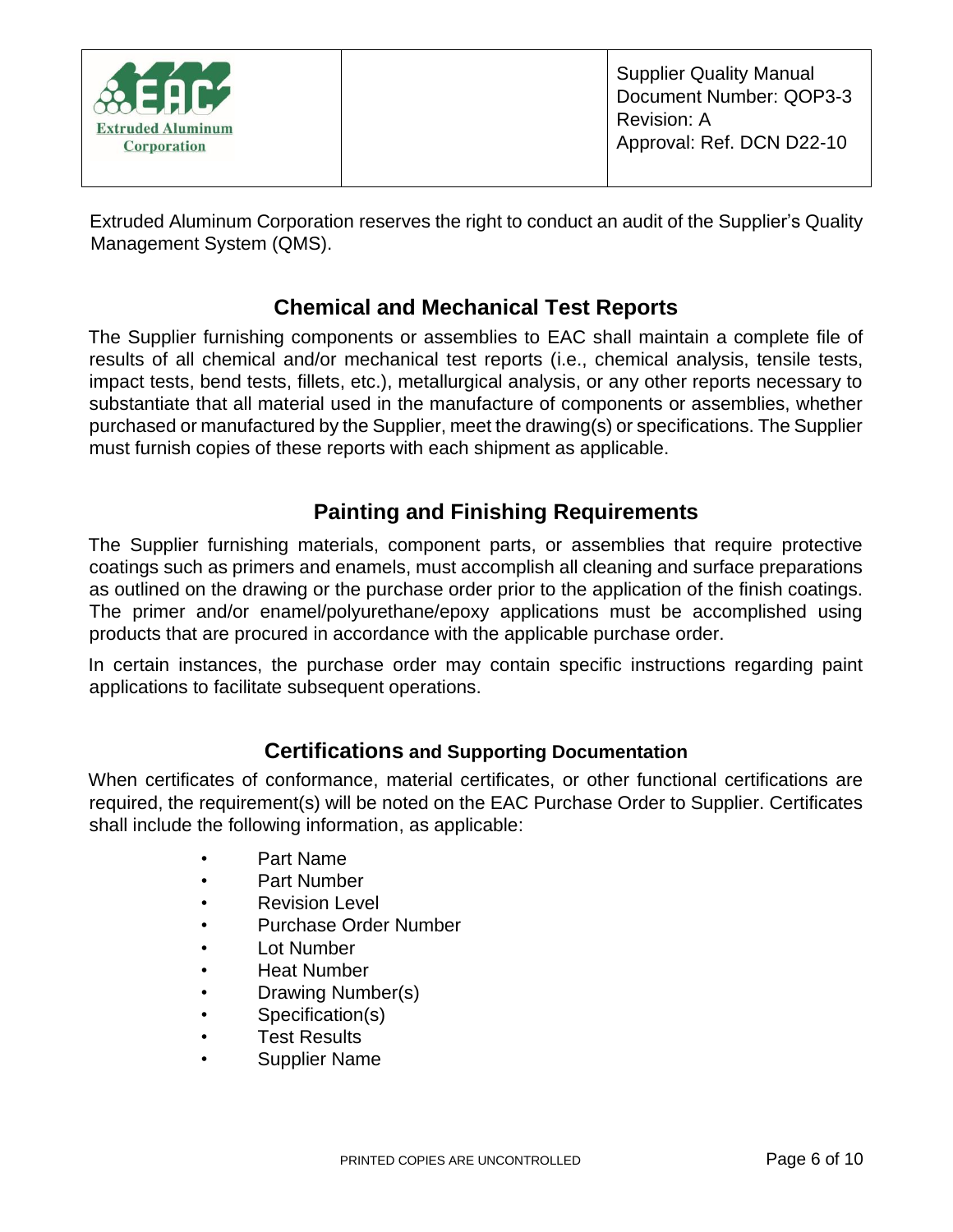

# **Packaging and Preservation**

Packaging shall be robust and able to protect product from physical damage and environmental conditions from the point of shipment to the next subsequent supplier, EAC or its customer. This requirement applies to all modes of transportation that may include multiple handling operations.

All products shall comply with packaging requirements as provided by EAC. Supplier is responsible for the purchase and management of all packaging materials unless otherwise agreed upon in writing.

#### **Inspection and Data Retention**

The Supplier is responsible to conduct inspections and tests at frequencies sufficient to achieve engineering requirements. Unless otherwise specified, the Supplier may utilize its facilities, or those of any accredited laboratory to conduct such tests. Where PPAP's have been approved for specific part numbers the inspection data shall track to the corresponding process control plan.

The Supplier shall provide and maintain gauges and other measuring and testing equipment considered necessary to meet engineering requirements. The inspection gauges, devices, etc. shall be calibrated periodically with suitable calibration equipment traceable to National Institute of Standards and Technology (NIST).

Quality records shall be retained for a minimum of ten (10) years, unless otherwise specified, and available to EAC upon request.

#### **Supplier Inventory**

Supplier shall make every reasonable effort to adhere to a First-In-First-Out (FIFO) inventory system.

#### **Nonconforming Product and Corrective Action**

Supplier is required to maintain a process for the containment of nonconforming product, ensuring that such product is identified, reported, documented, and dispositioned to prevent the unintended use and/or delivery to EAC or its customers.

Supplier must notify EAC immediately if they suspect nonconforming or potentially nonconforming product has been shipped. Written notification must be made to EAC's Quality Manager and/or Supply Chain Manager.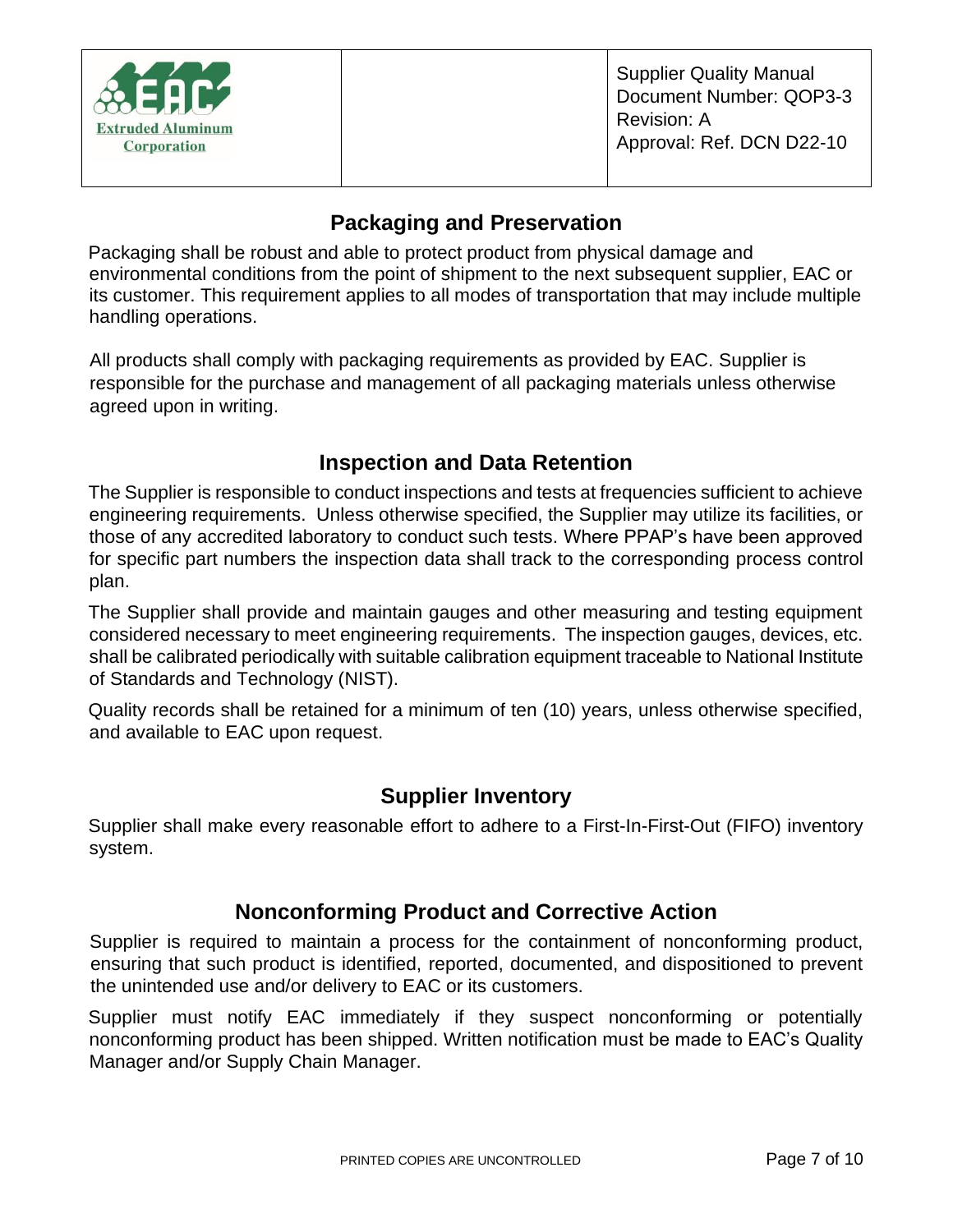In the event nonconforming material is identified at EAC or its customer's facility, EAC and Supplier will work together to verify the noncompliance and disposition affected product. Common dispositions include:

- Scrap nonconforming product at EAC
- Issue Supplier RMA to EAC for return of parts
- Authorize EAC or third-party designee to sort parts at EAC's or at EAC's customer's facility, with Supplier assuming responsibility for all sort costs.
- Authorize EAC to rework affected product, with Supplier assuming responsibility for all rework costs.

All material that is reworked by Supplier must be reinspected for compliance and the test report supplied to EAC. Reworked material(s) must be identified as such upon their return to EAC or its customers.

EAC reserves the right to issue a Supplier Corrective Action Request (SCAR) in response to a product nonconformance. Standard 8D methodologies are preferred, but Suppliers may use any method provided containment, root cause analysis, corrective action(s) implementation, and verification activities are completed.

# **Shipping Requirements**

Extruded Aluminum Corp. expects 100% on-time delivery from all its suppliers.

All orders should be shipped complete unless otherwise approved in writing by EAC.

All scheduled due dates are subject to change.

If the suppliers are unable to adhere to scheduled due dates, they must advise EAC as soon as possible.

All material shipped to EAC must bear full identification as specified by EAC. Labels must permit traceability to specific supplier manufacturing and inspection records.

Safety Data Sheet (SDS) sheets and Workplace Hazardous Materials Information System (WHMIS) labels must accompany every shipment that contains hazardous materials.

All material used in past manufacture shall satisfy current government and safety constraints on restricted toxic and hazardous materials, as well as environmental, electrical, and electromagnetic considerations applicable to the county of manufacture and sale.

All packing slips and invoices must reference the following:

- Part number and revision
- Purchase order number
- Quantity shipped
- Open (balance) quantity remaining to complete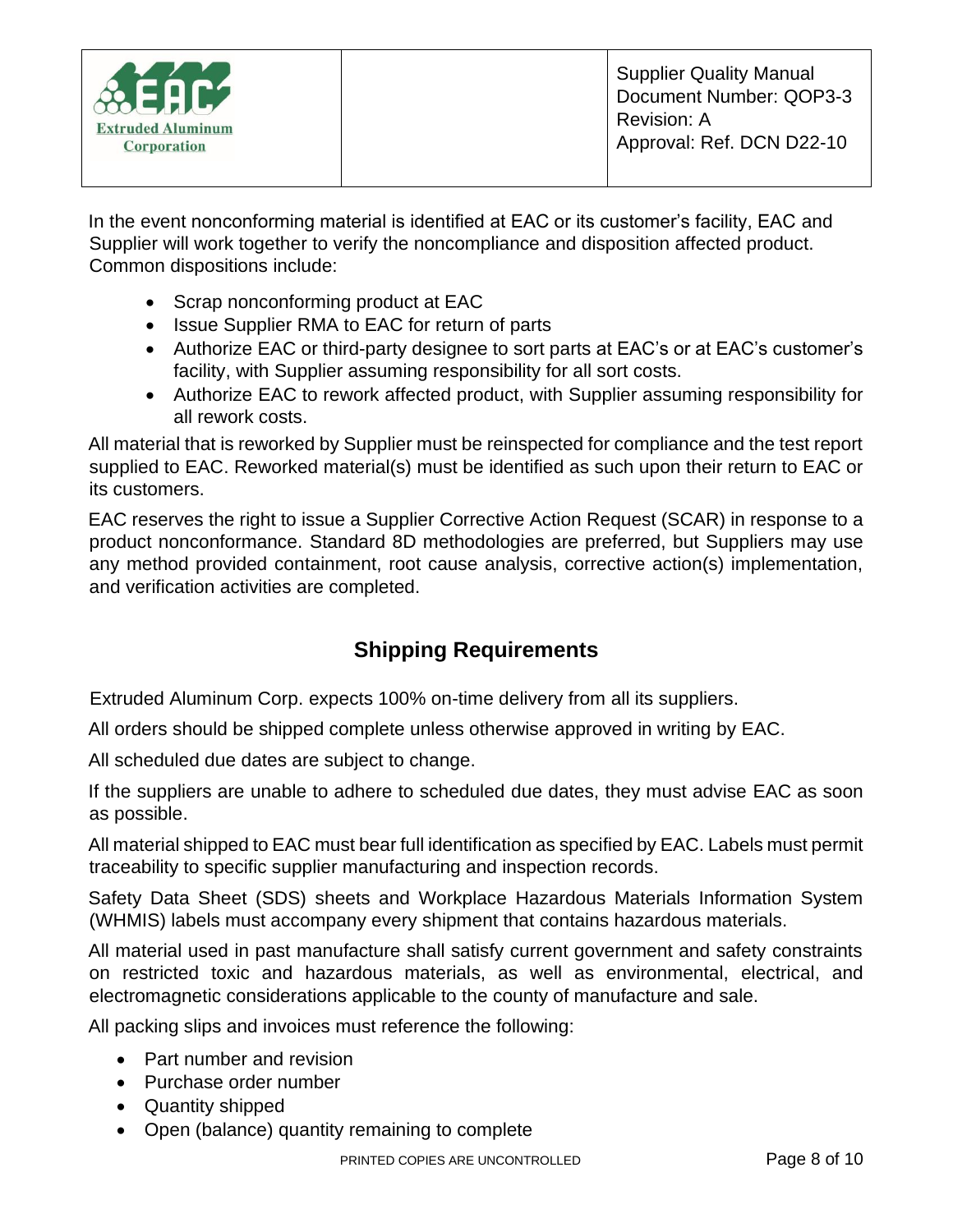

#### **Sub-Tier Suppliers**

EAC suppliers may utilize sub-tier suppliers. EAC suppliers are required to:

- Ensure the flow down of all EAC technical documents and requirements, as applicable.
- Ensure the control of flowed down requirements by the sub-tier supplier.
- Conduct periodic reviews of sub-tier suppliers to ensure continued conformance with all applicable requirements.

Records of these activities shall be maintained and available to EAC upon request.

# **Supplier Scorecard**

EAC has developed this rating system as an objective, data-based measurement system to monitor and develop supplier performance in the areas of **Quality, Delivery and Order Accuracy.**

The Supplier Scorecard is intended to provide EAC and its supply partners with information to support the continuous improvement our systems and processes to provide the highest quality products and services.

A copy of the "Supplier Scorecard" will be e-mailed to critical suppliers informing them of their current overall rating. The goal of this program is to have all suppliers achieve "Passing" status.

#### **Rating Criteria:**

#### **A. Quality:**

This is determined by the number of Quality Concerns and Supplier Corrective Action Requests (SCARs) issued. The criteria for issuing a SCAR are:

- Repeated unacceptable score in any area
- Customer spill resulting from a supplier nonconformance
- Any supplier nonconformance deemed by EAC or its customer to require a corrective action.

**0 CARs = 5; 1 – 2 CARS = 3; ≥ 3 CARs = 1**

#### **B. On-time Delivery:**

This represents the percentage of on-time shipments

**100% - 95% = 5; 94% - 90% = 4; 89% - 85% = 3; 84% - 80% = 2; , 80% = 1** 

#### **C. Order Accuracy:**

This represents the percentage of orders that are shipped accurately